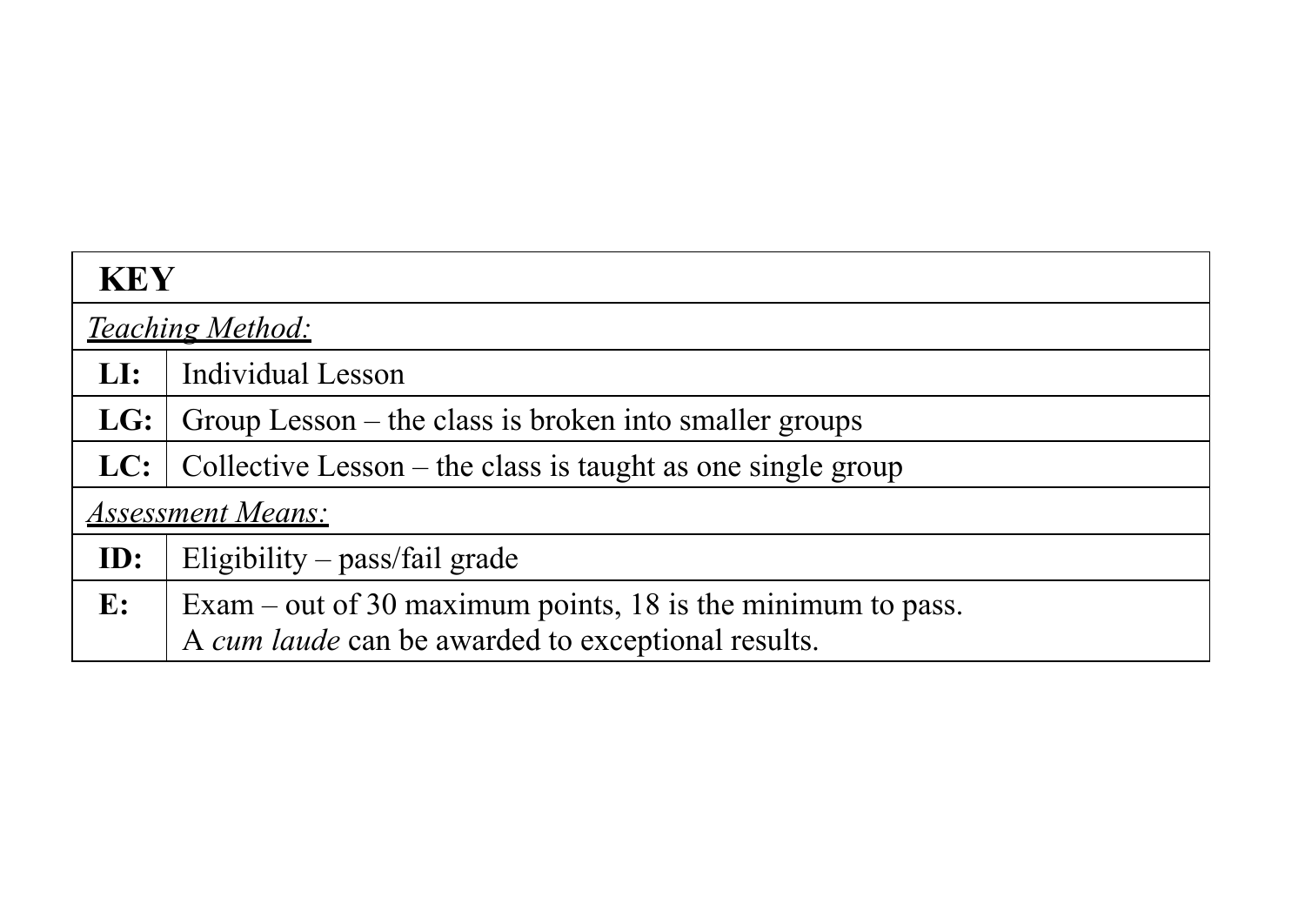## **PIANO - FIRST YEAR**

| Type of Activity                                                    | Disciplinary Area                                  | Sector<br>Code     | <b>Artistic Sector</b>                                                          | Disciplinary Field                                      | Mode of Teaching | Hours of Lessons | Hours of Study | Total Hours | Credits (CFA)  | Relationship Hours/Credits | <b>Evaluation Type</b> | Total Credits  |
|---------------------------------------------------------------------|----------------------------------------------------|--------------------|---------------------------------------------------------------------------------|---------------------------------------------------------|------------------|------------------|----------------|-------------|----------------|----------------------------|------------------------|----------------|
|                                                                     | Music Theory and<br>Analysis                       | COTP06             | <b>Aural Skills</b>                                                             | Ear Training                                            | LC               | 20               | 55             | 75          | $\overline{3}$ | 27                         | E                      |                |
| <b>FUNDAMENTAL</b>                                                  | Musicology                                         | CODM04             | <b>History of Music</b>                                                         | Music History and<br>Historiography                     | LC               | 40               | 60             | 100         | 4              | 40                         | E                      | 13             |
| <b>UNITS</b>                                                        | Musicology                                         | CODM04             | <b>History of Music</b>                                                         | History of Musical Forms and<br>Repertoire              | LC               | 15               | 35             | 50          | $\overline{2}$ | 30                         | E                      |                |
|                                                                     | <b>Collaborative Music</b>                         | COMI01             | <b>Choir Practice</b>                                                           | <b>Choir Practice</b>                                   | LC               | 30               | 70             | 100         | $\overline{4}$ | 30                         | ID                     |                |
|                                                                     | Discipline - Piano                                 | CODI21             | Piano                                                                           | Technique and Performance of<br>the Instrument          | LI               | 30               | 420            | 450         | 18             | $\overline{7}$             | E                      | 33             |
| <b>COMPULSORY</b>                                                   | Discipline - Piano                                 | CODI21             | Piano                                                                           | Techniques and Methods                                  | LI               | 20               | 130            | 150         | 6              | 13                         | ${\bf E}$              |                |
| <b>UNITS</b>                                                        | <b>Collaborative Music</b>                         | COMI03             | <b>Chamber Music</b>                                                            | Interpretive Practice and<br>Repertoire - Chamber Music | LG               | 30               | 120            | 150         | 6              | 20                         | E                      |                |
|                                                                     | Discipline - Piano                                 | CODI25             | Collaborative Piano                                                             | Collaborative Piano Study                               | LG               | 10               | 65             | 75          | $\overline{3}$ | 13                         | E                      |                |
| <b>COMPLEMENTARY</b><br><b>UNITS</b>                                | <b>Electronic Music</b><br>and Music<br>Technology | COME <sub>05</sub> | Music Information Technology                                                    | Music Technology                                        | LC               | 20               | 55             | 75          | 3              | 27                         | E                      | $\overline{3}$ |
| <b>FURTHER UNITS</b>                                                | Pedagogy                                           | CODD07             | Physical and Postural awareness<br>(Alexander Technique,<br>Feldenkrais Method) | <b>Physical and Postural Awareness</b>                  | LC               | 15               | 35             | 50          | $\overline{2}$ | 30                         | E                      | 2              |
| <b>ELECTIVES</b>                                                    | $\ldots$                                           | $\cdots$           | $\cdots$                                                                        | $\cdots$                                                | $\ldots$         | $\cdots$         | $\ldots$       | 150         | 6              | $\ldots$                   | $\cdots$               | 6              |
| <b>FINAL ASSESSMENT</b><br><b>AND FOREIGN</b><br><b>LANGUAGE(S)</b> | Languages                                          | CODL/02            | Foreign Language                                                                | Foreign Languages (EU)                                  | LC               | 20               | 55             | 75          | 3              | 27                         | ID                     | $\overline{3}$ |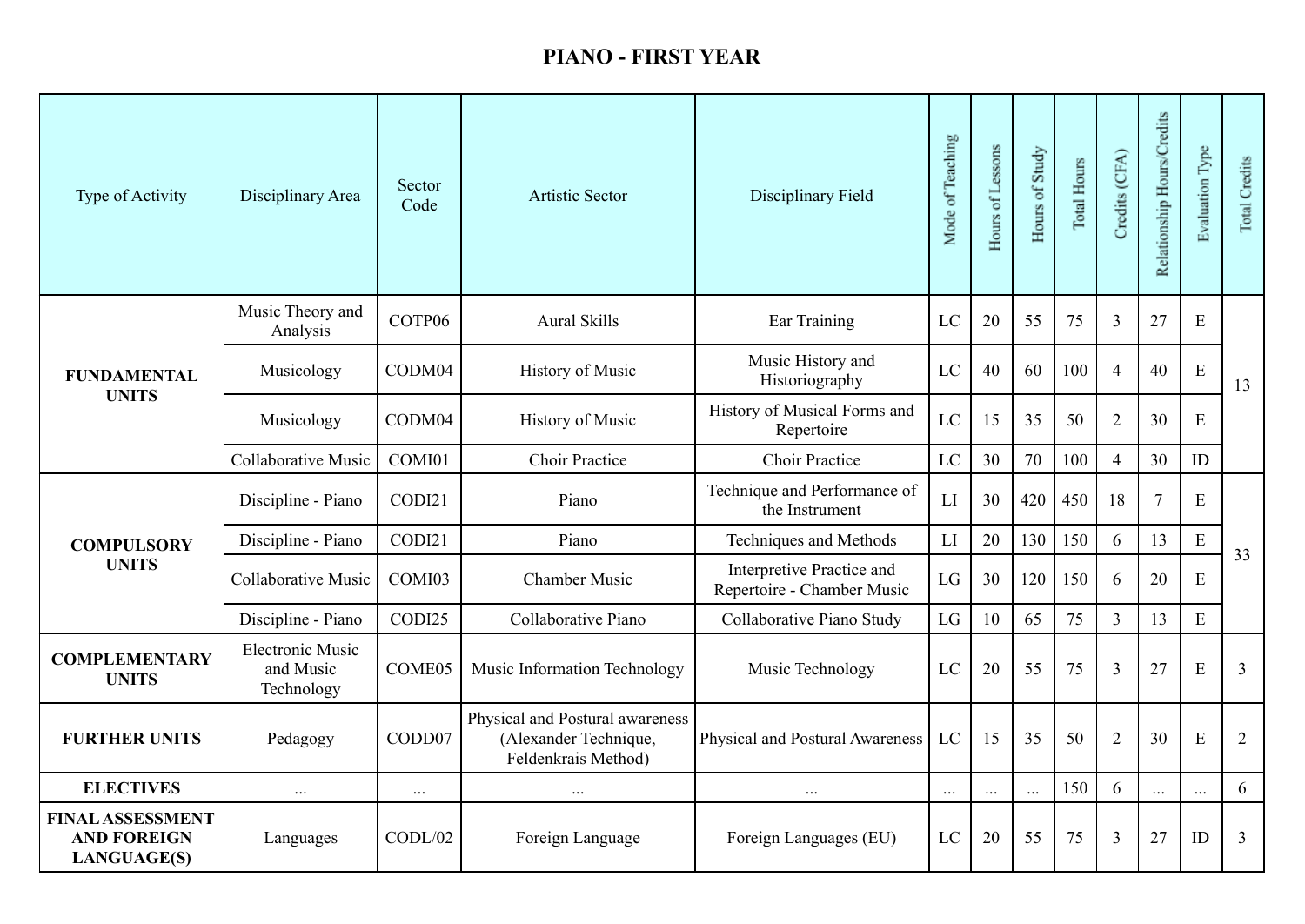## **PIANO - SECOND YEAR**

| Type of Activity                                                    | Disciplinary Area            | Sector<br>Code | <b>Artistic Sector</b> | Disciplinary Field                                      | Mode of Teaching | Hours of Lessons | Hours of Study | Total Hours | Credits (CFA)  | Relationship Hours/Credits | Evaluation Type | Total Credits                                             |
|---------------------------------------------------------------------|------------------------------|----------------|------------------------|---------------------------------------------------------|------------------|------------------|----------------|-------------|----------------|----------------------------|-----------------|-----------------------------------------------------------|
|                                                                     | Music Theory and<br>Analysis | COTP06         | <b>Aural Skills</b>    | Ear Training                                            | LC               | 20               | 55             | 75          | $\overline{3}$ | 27                         | E               |                                                           |
| <b>FUNDAMENTAL</b><br><b>UNITS</b>                                  | Music Theory and<br>Analysis | COTP01         | Harmony and Analysis   | <b>Compositional Analysis</b>                           | LC               | 40               | 60             | 100         | $\overline{4}$ | 40                         | E               | 12                                                        |
|                                                                     | Musicology                   | CODM04         | History of Music       | Music History and<br>Historiography                     | LC               | 40               | 85             | 125         | 5              | 32                         | E               |                                                           |
|                                                                     | Discipline - Piano           | CODI21         | Piano                  | Technique and Performance of<br>the Instrument          | LI               | 30               | 420            | 450         | 18             | $\overline{7}$             | E               | 36                                                        |
| <b>COMPULSORY</b>                                                   | Discipline - Piano           | CODI21         | Piano                  | Techniques and Methods                                  | LI               | 20               | 130            | 150         | 6              | 13                         | ${\bf E}$       |                                                           |
| <b>UNITS</b>                                                        | <b>Collaborative Music</b>   | COMI03         | <b>Chamber Music</b>   | Interpretive Practice and<br>Repertoire - Chamber Music | LG               | 30               | 195            | 225         | 9              | 13                         | E               |                                                           |
|                                                                     | Discipline - Piano           | CODI25         | Collaborative Piano    | Collaborative Piano Study                               | LG               | 10               | 65             | 75          | $\overline{3}$ | 13                         | E               |                                                           |
| <b>COMPLEMENTARY</b><br><b>UNITS</b>                                | $\frac{1}{2}$                | $\sqrt{}$      | $\sqrt{}$              | $\frac{1}{2}$                                           | $\sqrt{}$        | $\sqrt{}$        | $\frac{1}{2}$  | $\sqrt{}$   | $\sqrt{}$      | $\sqrt{}$                  | 77              | $\mathcal{U}% _{M_{1},M_{2}}^{\prime}(r_{1},r_{2},r_{3})$ |
| <b>FURTHER UNITS</b>                                                | $\frac{1}{2}$                | $\sqrt{}$      | $\frac{1}{2}$          | $\frac{1}{2}$                                           | $\frac{1}{2}$    | $\sqrt{}$        | 11             | $\sqrt{}$   | $\frac{1}{2}$  | $\sqrt{}$                  | 11              | $/\!/$                                                    |
| <b>ELECTIVES</b>                                                    | $\cdots$                     | $\cdots$       | $\cdots$               | $\cdots$                                                | $\cdots$         | $\cdots$         | $\cdots$       | 225         | 9              | $\cdots$                   | $\cdots$        | 9                                                         |
| <b>FINAL ASSESSMENT</b><br><b>AND FOREIGN</b><br><b>LANGUAGE(S)</b> | Languages                    | CODL/02        | Foreign Language       | Foreign Languages (EU)                                  | LC               | 20               | 55             | 75          | $\overline{3}$ | 27                         | ID              | $\overline{3}$                                            |